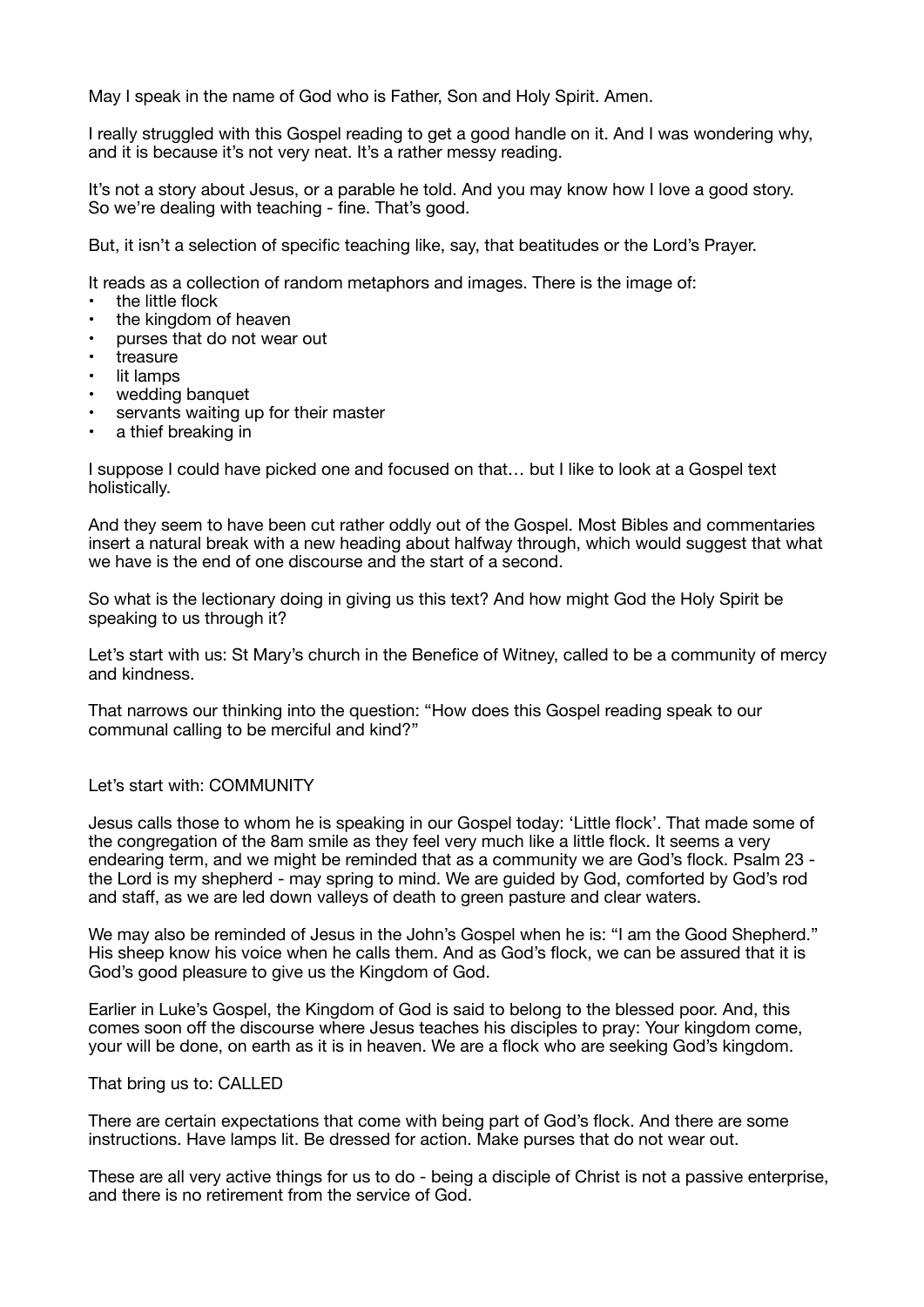But these flow out of two distinct instructions, and these bring us onto:

MERCY and KINDNESS

Sell your possessions. Give alms.

Oh no! The priest is talking about money!

Well, yes and no. There is always the risk that we begin to theologise our way out of commands to be generous with our money and possessions.

But equally, an exploration of the Greek expands these verses and uncovers greater depth to them.

Let's start with SELL POSSESSIONS.

My go-to Bible scholar suggests that 'sell possessions' might be better understood as 'barter possessions'. And what this does is it stops the 'sell possessions' being about an ascetic lifestyle that few could ever achieve - especially in our western capitalist society. Instead, we receive a glimpse into a way of living as a community.

Our possessions become less our own as we become prepared to share. It's not an act of blind, passive charity. It's about community, and our possessions become less our own as we enter a sphere of life where we are happy to exchange and reciprocate with one another according to our own needs and the needs of others.

It is similar with GIVE ALMS.

The root of the Greek word for 'alms' here is strongly entwined with the concept of 'pity'. And this is not to be understood as patronising, but rather in the classical tradition that is associated with our gut - with our ability to feel each other's pain.

Giving alms is to do with empathy.

This is really exciting, I think.

These instructions are not about beating ourselves up about how we don't give enough to charity. But we are also called to be generous financially. I'm not saying we shouldn't be.

Instead: it is an instruction to see the humanity in each other and to respond out of a place of mercy and kindness.

Suddenly this Gospel reading becomes everything to do with being a Community Called to Mercy and Kindness.

Luke has a heart for the poor and the marginalised. It is the backbone to his Gospel, found in the words of Mary's magnificat, his collection of blessings and woes, his naming and raising up of women.

And this is born out of the faith into which he was brought up. All through the Old Testament comes the call to the people of God to care of widows and orphans, to welcome the foreigners, to raise up the oppressed. It is part of our identity as the People of God.

And here we are challenged to live out the call to build the kingdom by acts of mercy and kindness - by acts of seeing the humanity in others.